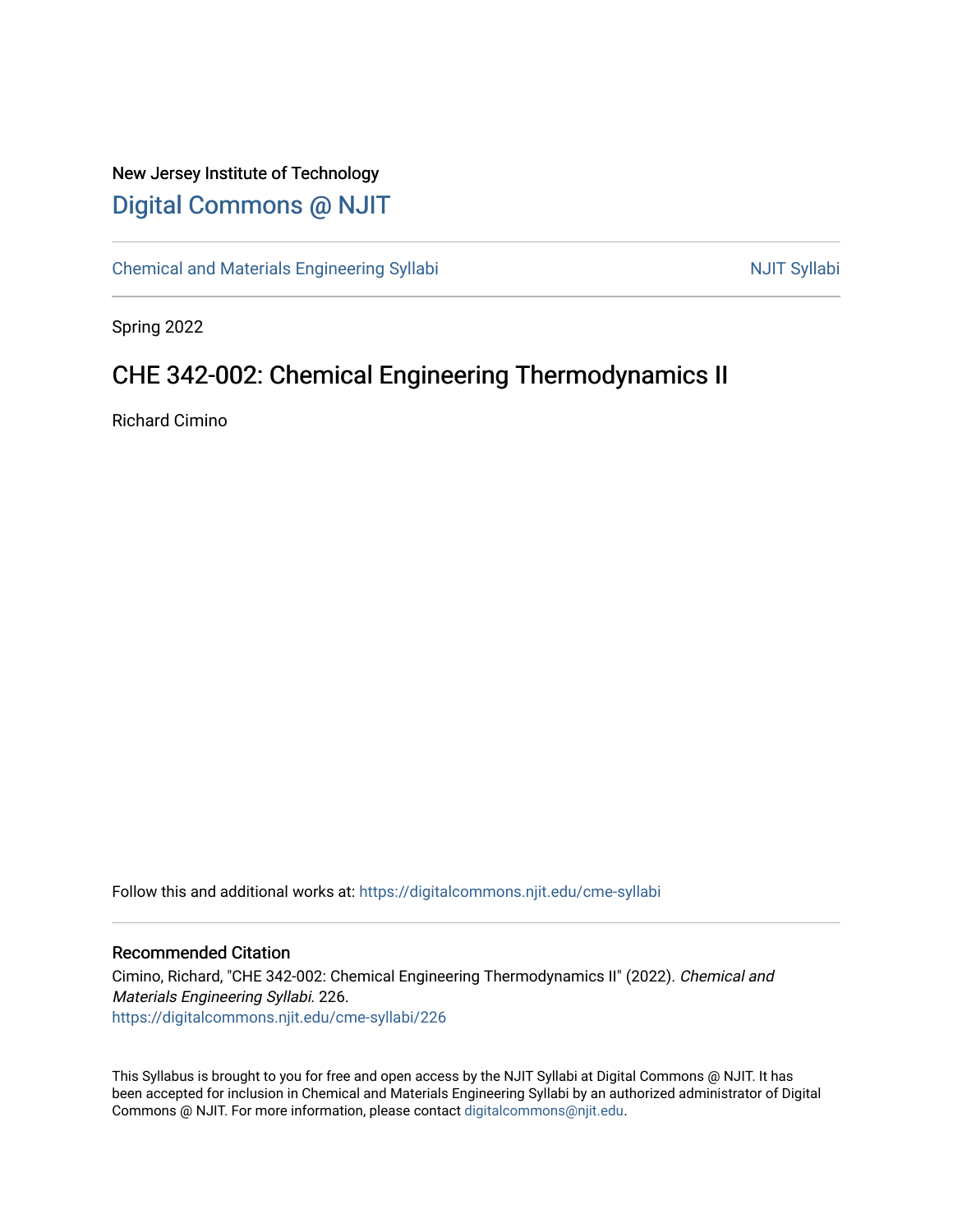**Instructor:** Dr. Richard T. Cimino, Senior Lecturer

**Office:** 321C Tiernan Hall, Phone: 973-596-5729, E-mail: cimino@njit.edu

**Class:** Tuesday, Thursday, 2:30-3:50 PM; Face-To-Face

**Room:** Please check the NJIT Course Schedule for room https://uisnetpr01.njit.edu/courseschedule/

### **Office Hours:**

Office hours this semester are offered in two modes:

1.) Drop-in Hours: I am available in-person in my office on Wednesdays 9AM-2PM. You can drop in at any time to ask questions.

2.) WebEx Office Hours - **by arrangement only, Mondays and Fridays** - please sign up online at https://drcimino.youcanbook.me. WebEx office hours will take place using my personal WebEx room: njit.webex.edu/meet/ciminonjit.edu. Students are restricted to one 30 minute online office hours appointment per day. If you schedule more than one, only the earliest one will be honored and the rest will be canceled. Office Hours appointments must be scheduled at least 24 hours in advance of the appointment time, so that I have sufficient notice and can plan my day accordingly. Do not abuse this system, or it will be removed entirely.

### **Course Description and Requirements**

The principles and methods developed in Chemical Engineering Thermodynamics I are extended to multicomponent systems, and used to treat phase and chemical equilibrium as well as such applications as chemical reactors and refrigeration systems.

**Prerequisites:** ChE 230, Math 211 (or Math 213), Chem 236

**Corequisites:** None

### **Course Objectives**

Taking this course, a motivated student will learn to:

- 1. Apply Raoult's law and Henry's law to solve thermodynamics problems
- 2. Predict behavior from liquid/vapor phase diagrams including azeotropes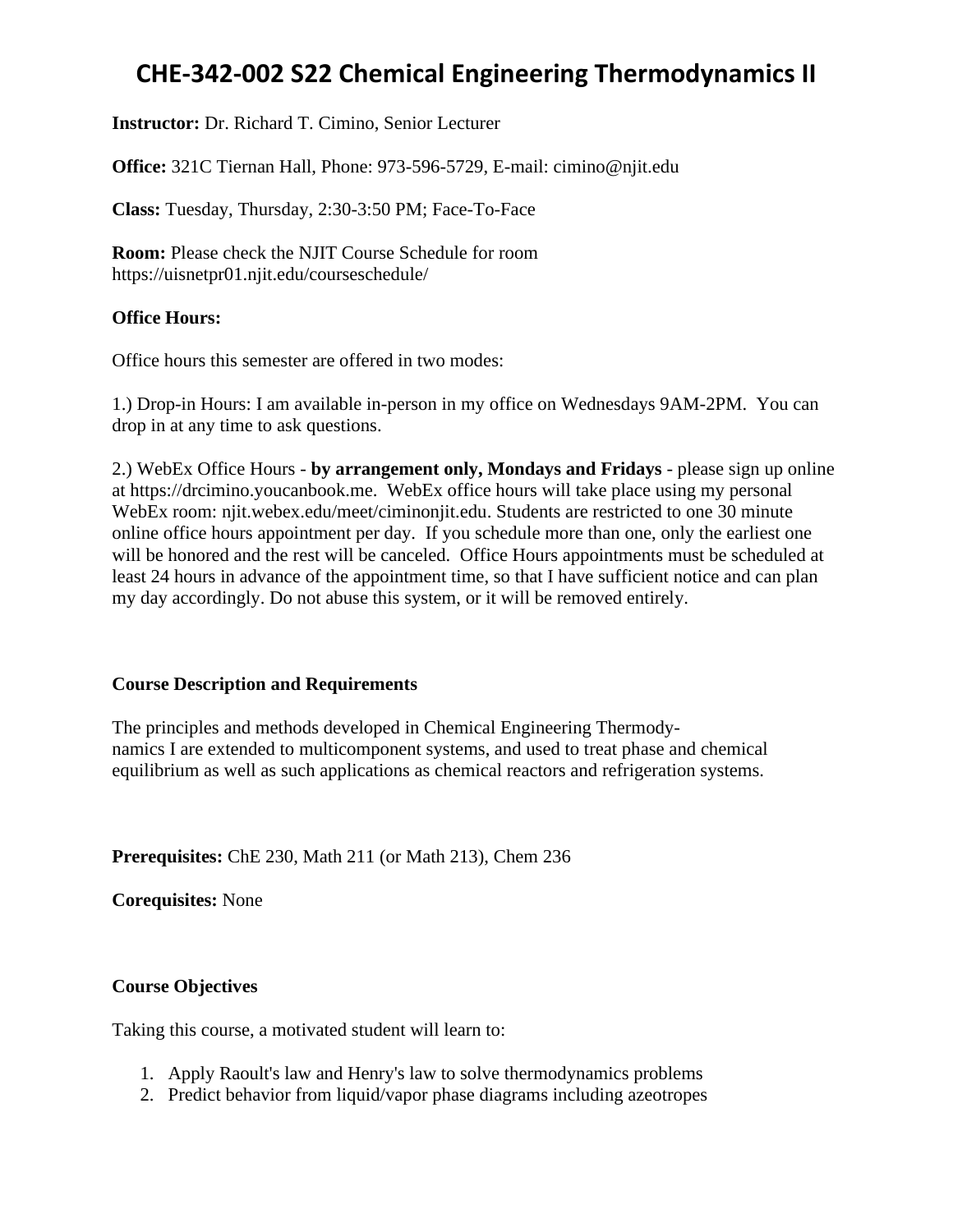- 3. Carry out bubble and dew point calculations for a given mixture
- 4. Calculate partial properties of binary solutions, such as partial molar volumes
- 5. Calculate activity coecients using correlating equations such as Margules and Lan Laar
- 6. Determine VLE using ideal gas and ideal solution models
- 7. Analyze appropriate models for calculating phase equilibrium
- 8. Interpret phase diagrams of binary systems
- 9. Calculate vapor-liquid equilibria for non-electrolyte systems
- 10. Predict equilibrium compositions of mixtures under phase equilibria
- 11. Apply concepts of equilibria of multi-component, multi-phase systems to the evaluation and design of separation processes, such as flash distillation
- 12. Estimate the fugacity coecients for given mixtures
- 13. Analyze ideal gas/solution models that reflect behavior of real mixtures based on concepts

of excess free energy and chemical potential mixtures.

14. Describe chemical reaction equilibrium using the extent of reaction and fugacity, as functions of temperature and pressure.

### **Learning Materials**

### **Textbook**

Required: Required: Fundamentals of Chemical Engineering Thermodynamics, Kevin D. Dahm, Donald P. Visco (2014). ISBN: 1111580707

**Calculator:** A graphing calculator (TI-83, TI-84 or TI-84SE) is required for solving numerical problems.

### **Required Hardware:**

A working computer running Windows and having MS Excel installed. We will also be using Aspen to generate binary VLE data. *Apple and/or Linux systems are not recommended for this course if you intend to run ASPEN on your own computer (need to dual boot or use a virtual machine with Windows). If you do not own a PC, you are welcome to utilize the computer labs to complete ASPEN-related assignments.*

**Course Outline**

### **Week Date(s) Topic (preliminary, subject to minor changes)**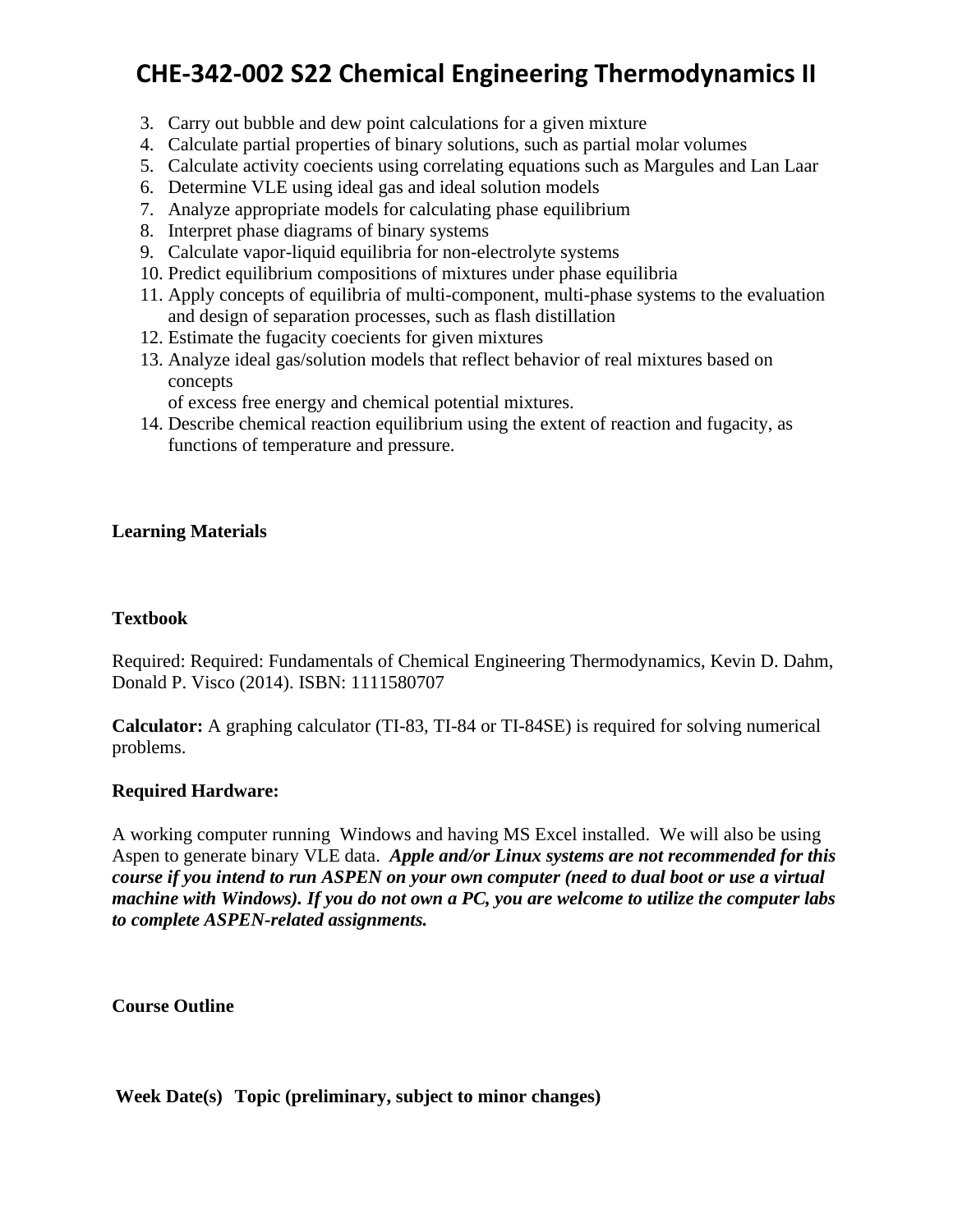**Recollection of Thermo I** 

| 1  | $1/18-20$ Ch. 8 |                                                                                                                                        |
|----|-----------------|----------------------------------------------------------------------------------------------------------------------------------------|
| 2  | $1/25 - 27$     | <b>Pure Component Phase Eq. - Gibbs Free Energy</b><br><b>Pure Component Phase Eq. - Vapor Pressure</b>                                |
|    |                 | <b>Chemical Potential &amp; Fugacity</b><br><b>Poynting Method</b>                                                                     |
| 4  | $2/1 - 3$       | Ch.9                                                                                                                                   |
| 5  | $2/8 - 10$      | <b>Introduction to Mixtures</b><br><b>Properties of Mixing</b>                                                                         |
|    |                 | <b>Partial Molar Properties</b><br><b>Partial Molar Properties of Binary Mixtures</b>                                                  |
| 6  | 2/15-17 Ch. 10  |                                                                                                                                        |
|    |                 | <b>Raoult's Law</b><br><b>Exam 1 Review</b>                                                                                            |
| 6  | $2/15 - 17$     | Exam 1                                                                                                                                 |
| 7  | $2/22 - 24$     | <b>Bubble and Dewpoint Calculations,</b><br>Binary Pxy, Txy, and X-Y diagrams and ASPEN<br>Binary Pxy, Txy, and X-Y diagrams and ASPEN |
| 8  | $3/1 - 3$       | <b>Binary Flash Separation - Analytical Soln w/Raoult-</b><br><b>Antoine</b>                                                           |
| 9  | $3/8 - 10$      | <b>Binary Flash Separation - McCabe-Thiele Solution</b><br><b>Multicomponent Flash - Ratchford-Rice Equation</b>                       |
| 10 |                 | 3/15-17 Spring Break, No Classes<br>Ch. 11                                                                                             |
| 11 |                 | 3/22-24 Phase Eq. of Mixtures, Mixture Fugacity                                                                                        |
|    |                 | <b>Raoult/Henry for Mixtures</b><br><b>Exam 2 Review</b>                                                                               |
| 12 | $3/29 - 31$     | Exam 2                                                                                                                                 |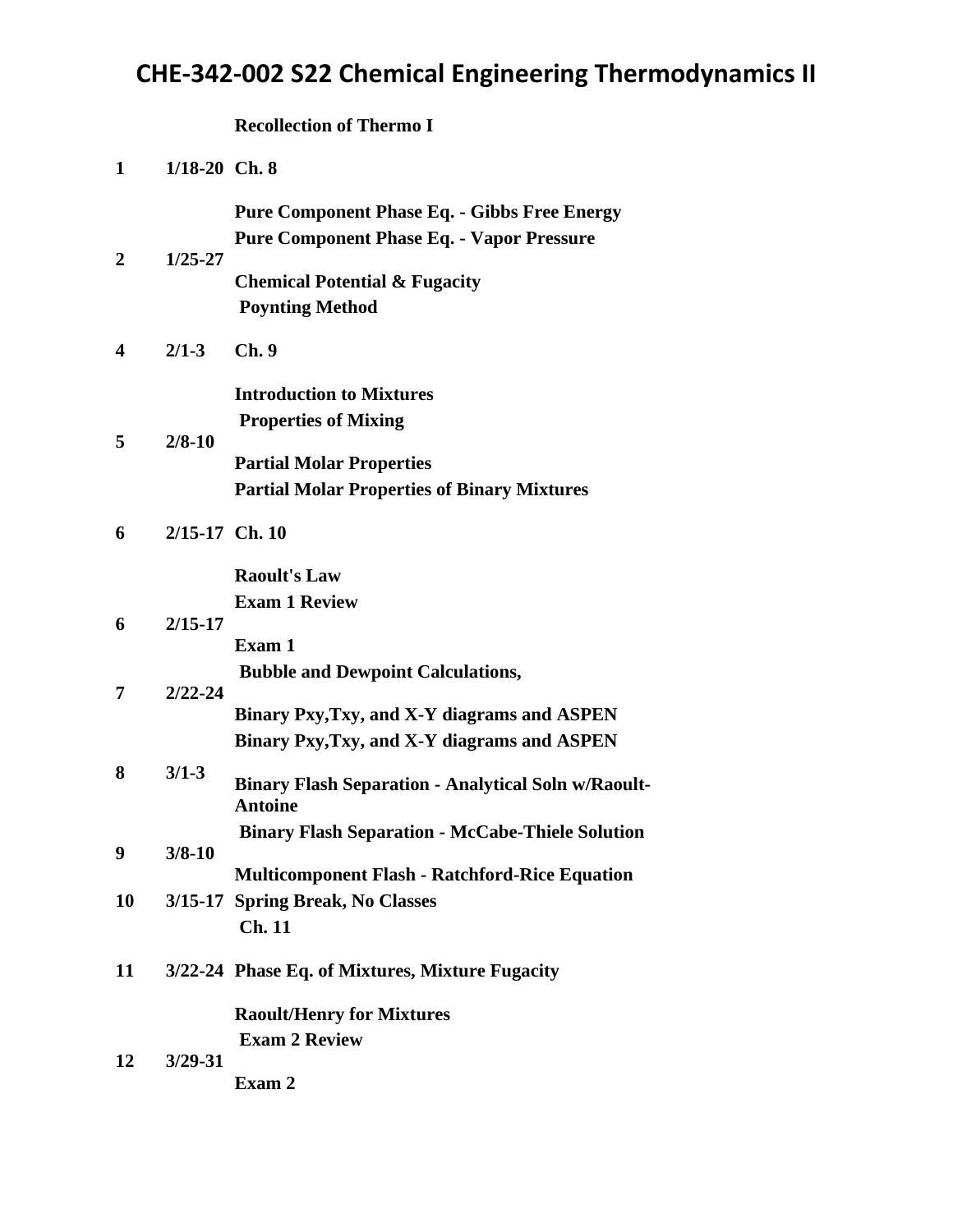| 13        | $4/5 - 7$   | Gibbs Free Energy Models, 1 & 2 param Margules<br>eqn       |
|-----------|-------------|-------------------------------------------------------------|
|           |             | <b>Data Reduction using Margules</b>                        |
|           |             | <b>Term Project Day</b>                                     |
| 14        | $4/12 - 14$ |                                                             |
|           |             | <b>Regular Solution Theory - Wilson &amp; Van Laar Eqns</b> |
|           |             | <b>Ch.</b> 14                                               |
| 15        |             | 4/19-21 Review of Reactive Material Balances                |
|           |             | <b>Chemical Reaction Equilibrium</b>                        |
|           |             | <b>Chemical Reaction Equilibrium</b>                        |
| <b>16</b> | $4/26 - 28$ |                                                             |
|           |             | <b>Final Exam Review</b>                                    |

### **Assessment and Grading**

**Homework/Practice Problems:** Regular Homework/Practice Problems will be assigned each week. These assignments are mandatory, but are graded for completion only (and not correctness). Performing and understanding the practice problems will be crucial for the weekly quizzes. You are encouraged to work in groups to complete these assignments.

**Quizzes:** Regular in-class quizzes will be given regularly based on the weekly material. In order to prepare for these quizzes, each week has a set of Practice Problems that you can use to practice. No make-up quizzes will be allowed.

**Exams:** There will be two midterm exams (80 min long) and one final exam (2.5 hours long). All exams will be open book/open note.

**Project:** Towards the end of the semester, there will be a team-based term project on modeling the VLE of mixtures. This project will require a brief report which must follow the formatting in the CME style guide (see CME Style Guide here [\(Links to an external site.\)\)](https://docs.google.com/document/d/15on8ZxDOb3reCRuflVveNMj3nQlpgegv7mvw8aPtvDU/edit)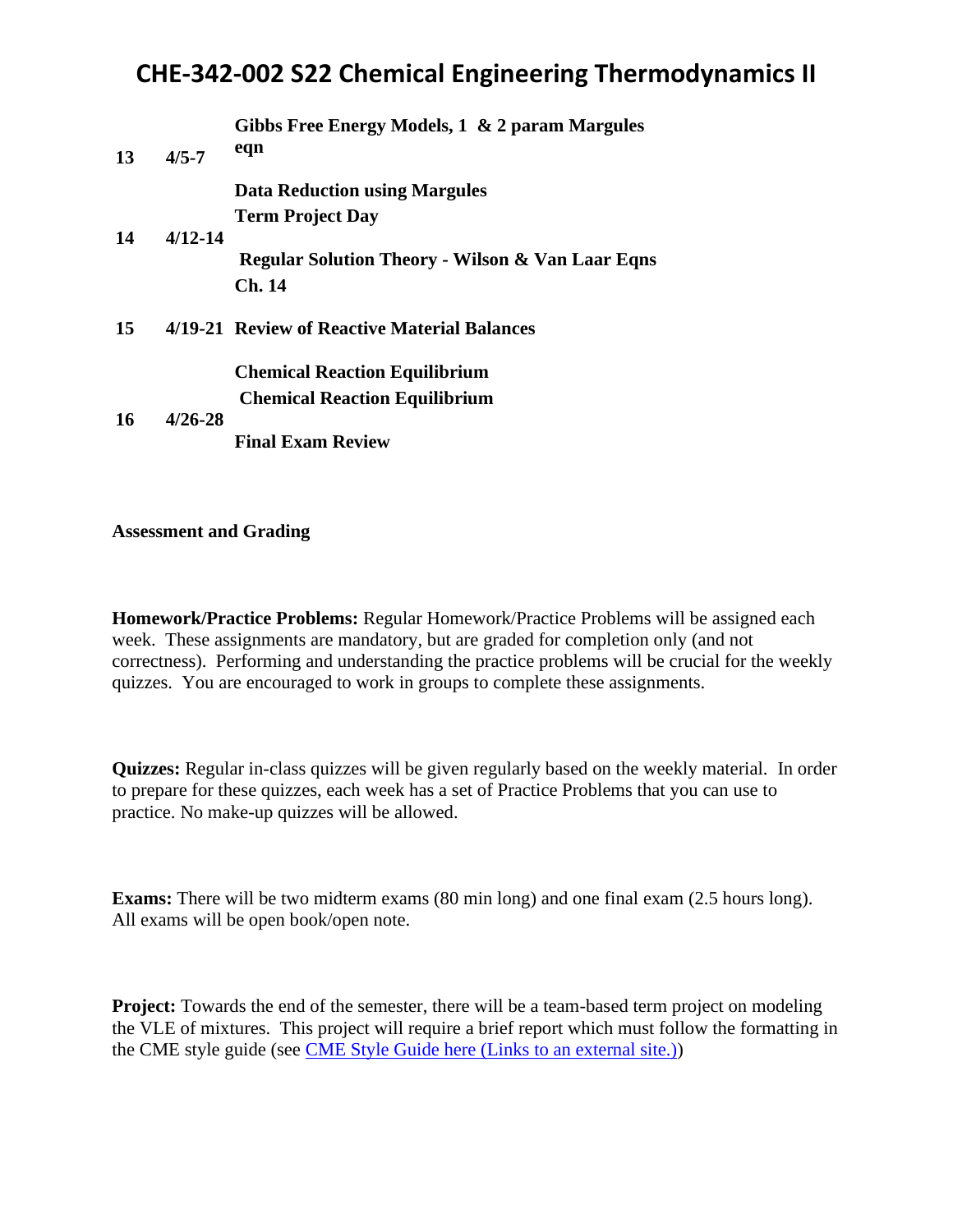**Grading:** Your final course grade will be calculated by weighted average, using the following weights:

| Category               | Weight |
|------------------------|--------|
| Homework & Quizzes 25% |        |
| Project                | 10%    |
| Midterms $(x2)$        | 40%    |
| <b>Final Exam</b>      | 25%    |
| <b>Total</b>           | 100%   |

**Final course grades will be assigned according to the following rubric:**

| <b>Lower Bound Letter Grade Upper Bound</b> |             |            |
|---------------------------------------------|-------------|------------|
| 90                                          | A           | <b>100</b> |
| 85                                          | $B+$        | 89         |
| 80                                          | B           | 84         |
| 75                                          | $C+$        | 79         |
| 70                                          | $\mathbf C$ | 74         |
| 60                                          | D           | 69         |
|                                             | F           | 60         |

### **Important Dates**

**Add/Drop:** Monday Jan. 24th

**Withdraw Deadline:** Monday Mar. 7th

**Final Exam:** TBA - Please check here again soon.

### **Policies**

**NJIT Honor Code:** The NJIT Honor Code will be upheld and any violations will be brought to the immediate attention of the Dean of Students.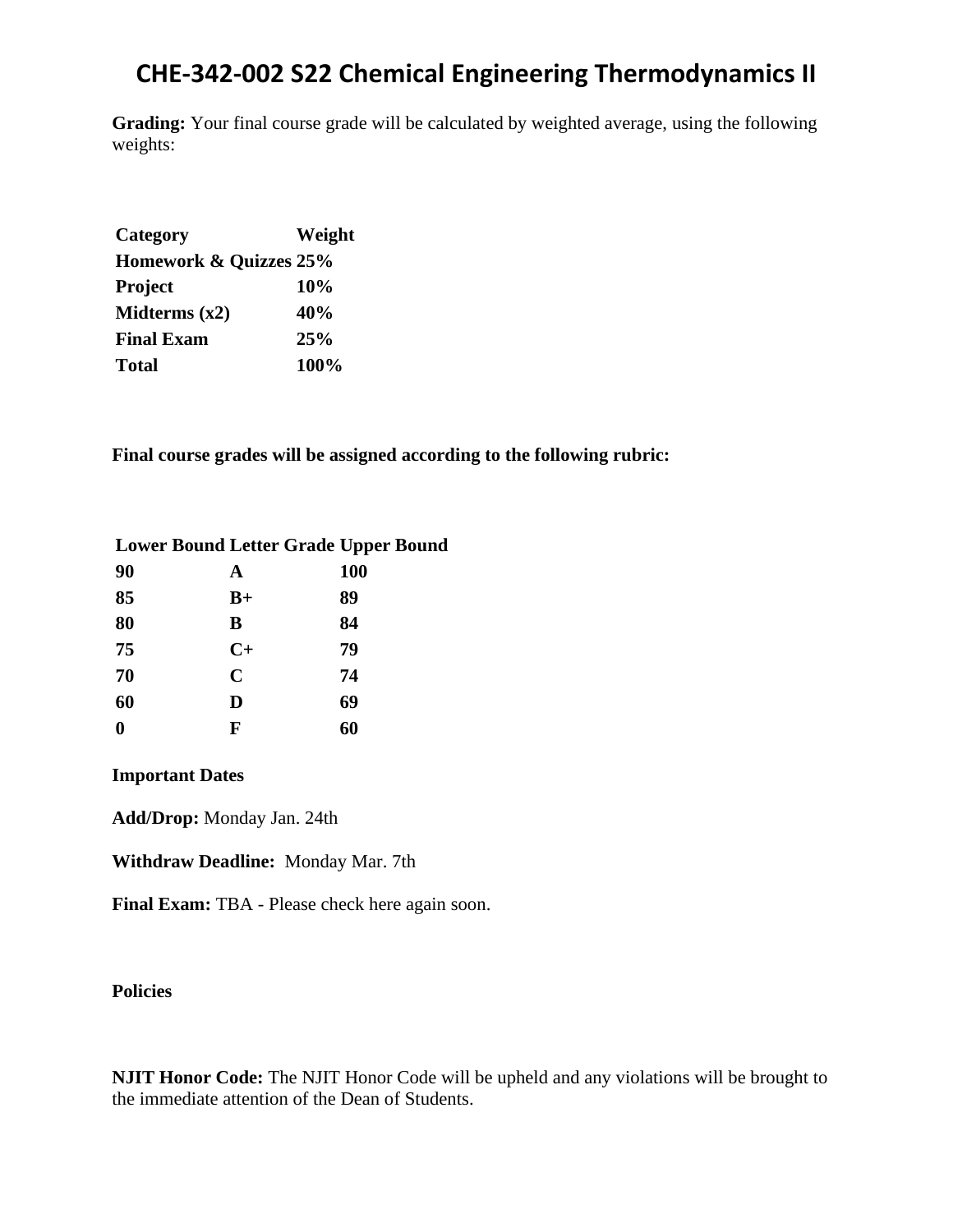**Special Needs:** If you need accommodations due to a disability please contact OARS, Fenster Hall Room 260 to discuss your specific needs. A Letter of Accommodation Eligibility from the Disability Support Services office authorizing your accommodations will be required.

**Lectures:** This course is a face-to-face course. This means that each lecture will take place inperson during the class hours. Attending the sessions in person is strongly recommended. Failure to attend may result in being marked as "unattended" for the course, which may negatively impact your financial aid status. Additionally, quizzes will take place in-class, so failure to attend could result in zeros on quizzes. Additionally, the examples discussed in the class are not necessarily from the main textbook and therefore missing a class will have consequences for your preparation for quizzes and exams. *Note, if at any point the course is forced to go converged or completely online due to COVID-19, you will be provided with additional information on how to access the course lectures.*

Classes start at 2:30 PM, and students must be in the classroom by that time. Being late to class may have consequences for your final course grade.

No audio or video recording is allowed.

Cellphones should be turned off during both lectures and exams and not allowed under any circumstances.

### **Course materials, office hours and correspondence**

The course Canvas page is the main platform for delivering information about the course. All relevant course materials and assignments will be posted on Canvas, so a student should check it regularly.

Students must upload a professional-looking head shot for their Canvas profile.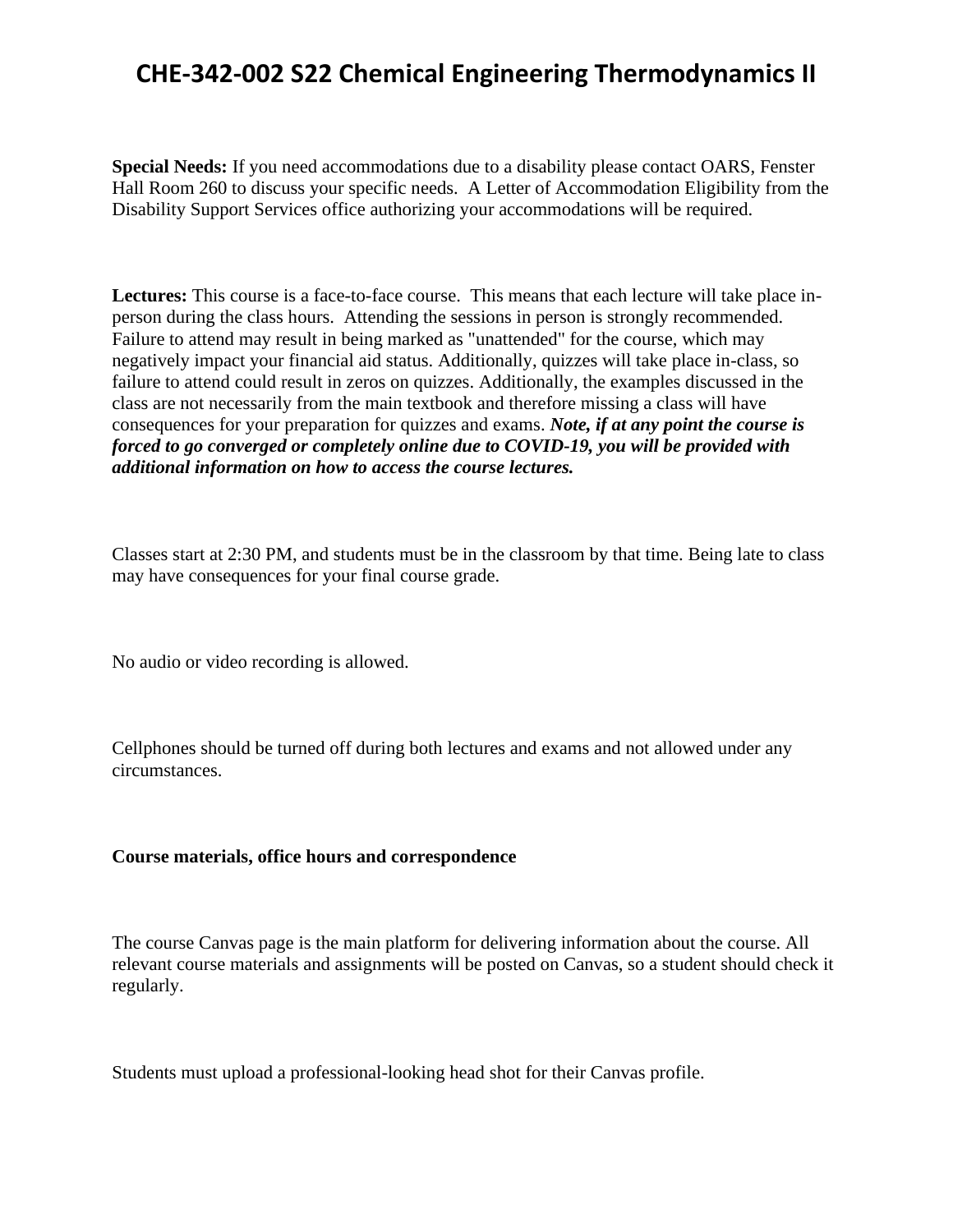Students are strongly encouraged to attend Office Hours. Long questions which require derivations will be discussed only during the Office Hours and will not be answered by email. Questions regarding grades can be discussed only during the Office Hours.

E-mail and Canvas correspondence is intended only for quick questions. Questions which require a detailed discussion should be discussed in person during the Office Hours.

All correspondence should be conducted in a professional style, using formal English.

To assure a quick response to your emails, please add "ChE342'' in the subject of your emails.

The instructor reserves the right not to respond to emails at his personal discretion.

### **Exams, Quizzes and Grades**

A letter grade is based on the final score, calculated using Canvas in accordance with the Tables given in this syllabus. The assigned letter grade is final and cannot be negotiated.

A student can dispute the exam scores within a week after the announcement of the score. Exam scores can only be disputed during the official Office Hours, not during class time or via email.

Students will get zero for not coming to quizzes, exams, or any other course activity. If students miss an exam due to extreme circumstances (such as a medical problem), they need to notify the instructor via email before the beginning of the exam, and bring proof of the circumstance to the Dean of Student's office. Only in the case of official approval from the Dean of Student's office, may a make-up be given at the discretion of the instructor.